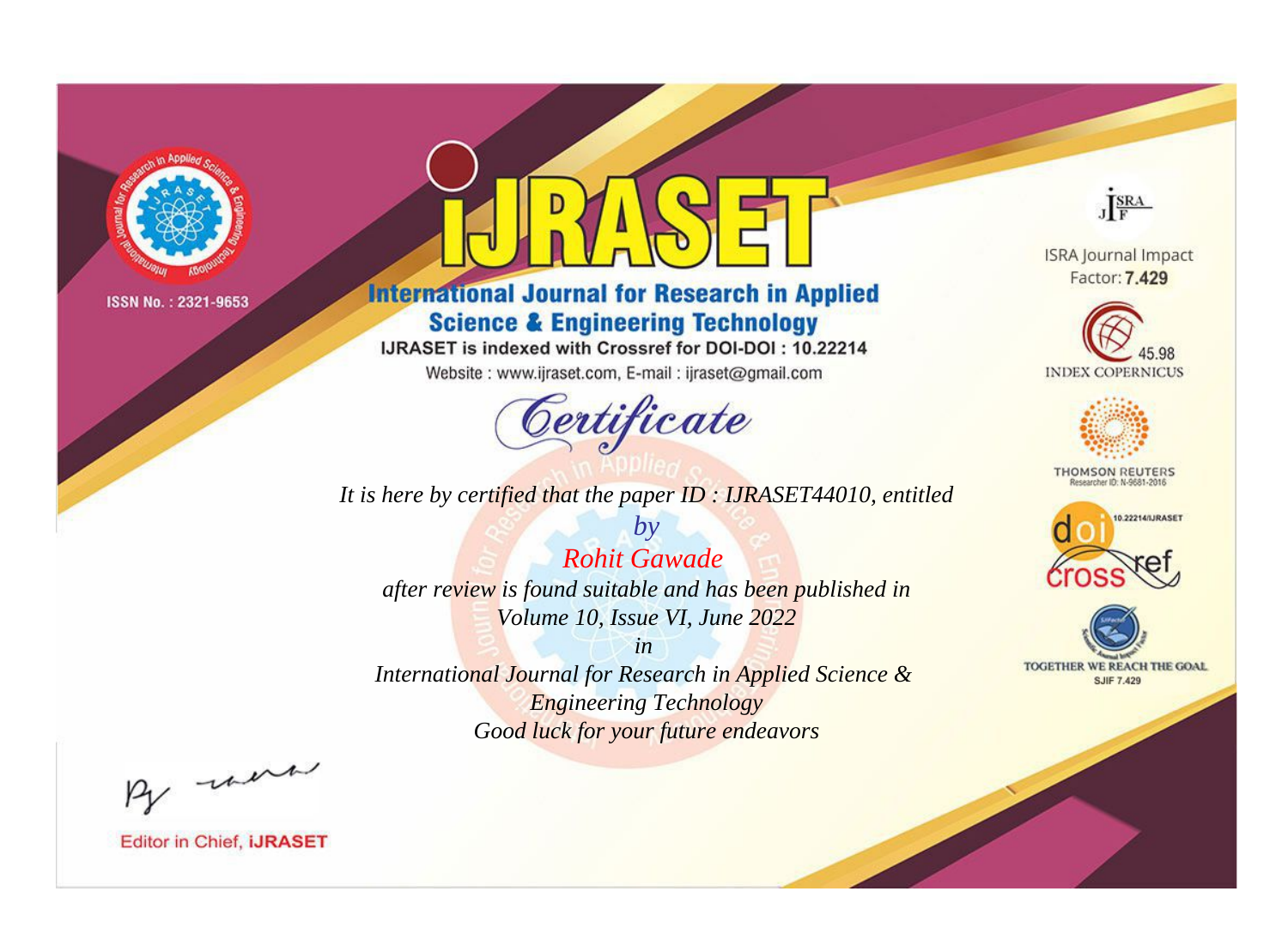

## **International Journal for Research in Applied Science & Engineering Technology**

IJRASET is indexed with Crossref for DOI-DOI: 10.22214

Website: www.ijraset.com, E-mail: ijraset@gmail.com

# Certificate

JERA

**ISRA Journal Impact** Factor: 7.429





**THOMSON REUTERS** 





*It is here by certified that the paper ID : IJRASET44010, entitled*

*by Shreyash Desai after review is found suitable and has been published in Volume 10, Issue VI, June 2022*

*in* 

*International Journal for Research in Applied Science & Engineering Technology Good luck for your future endeavors*

By now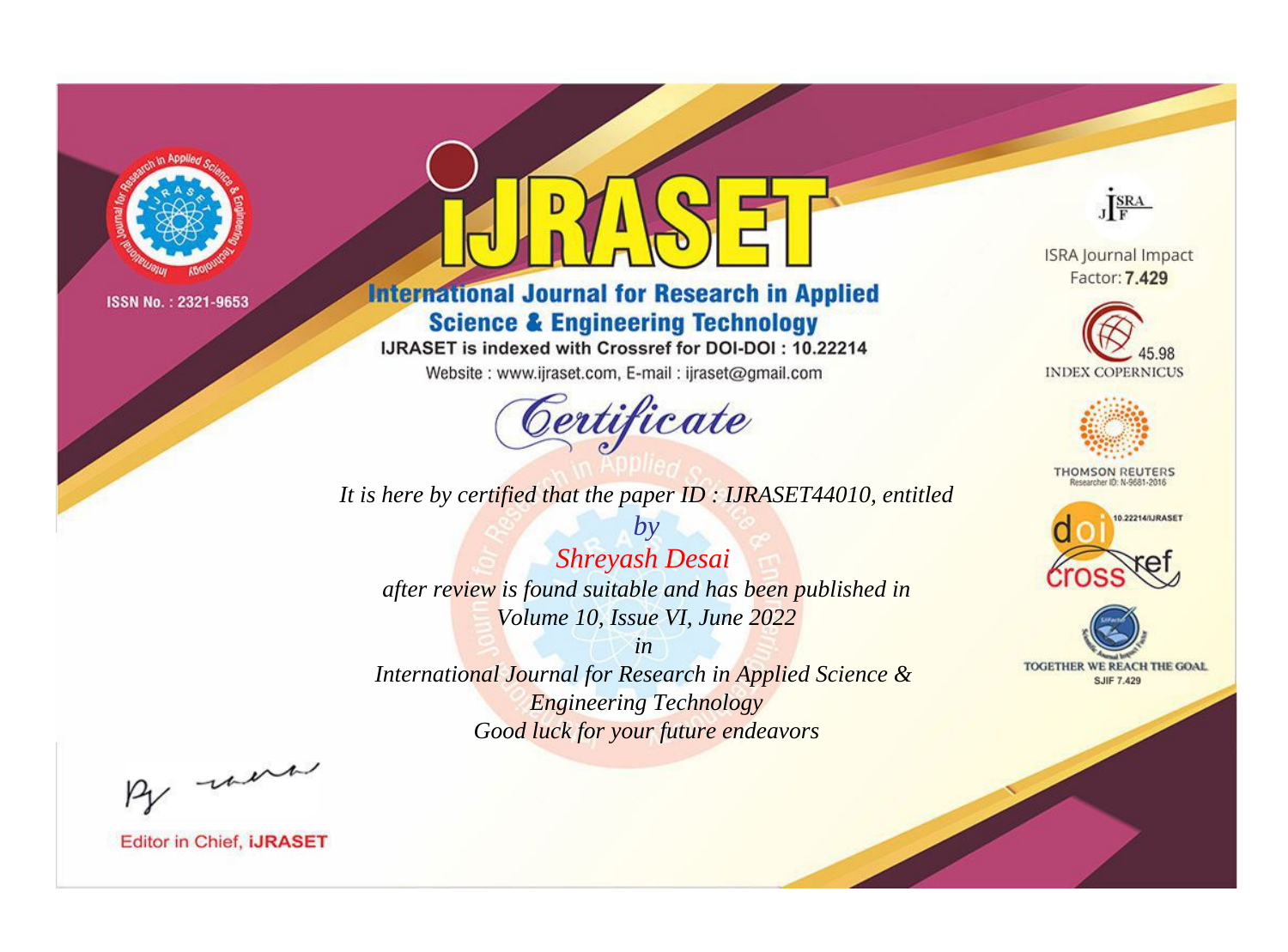

## **International Journal for Research in Applied Science & Engineering Technology**

IJRASET is indexed with Crossref for DOI-DOI: 10.22214

Website: www.ijraset.com, E-mail: ijraset@gmail.com

## Certificate

JERA

**ISRA Journal Impact** Factor: 7.429





**THOMSON REUTERS** 



TOGETHER WE REACH THE GOAL **SJIF 7.429** 

*It is here by certified that the paper ID : IJRASET44010, entitled*

*by Karan Ghanwat after review is found suitable and has been published in Volume 10, Issue VI, June 2022*

*in* 

*International Journal for Research in Applied Science & Engineering Technology Good luck for your future endeavors*

By now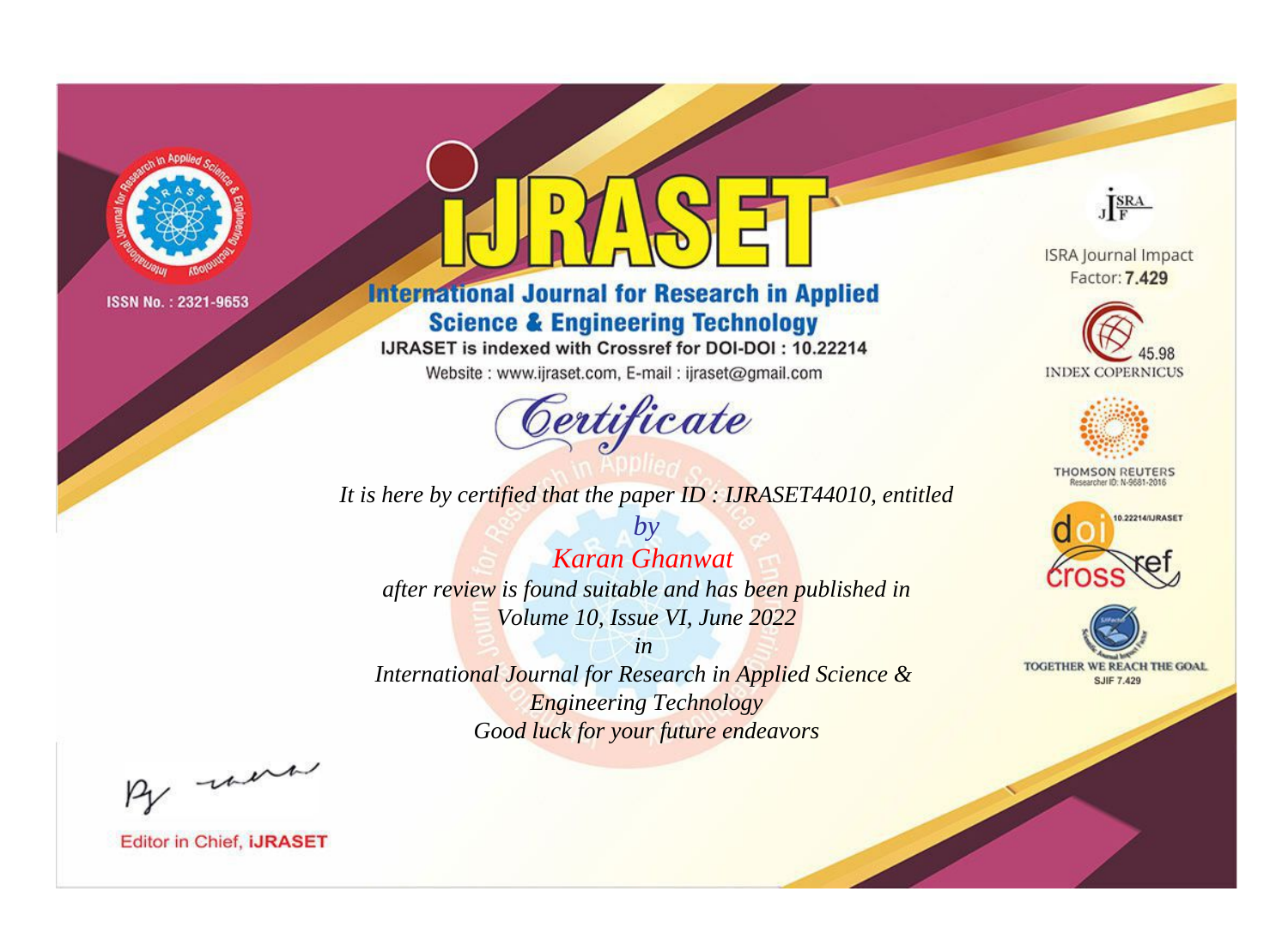

## **International Journal for Research in Applied Science & Engineering Technology**

IJRASET is indexed with Crossref for DOI-DOI: 10.22214

Website: www.ijraset.com, E-mail: ijraset@gmail.com

## Certificate

JERA

**ISRA Journal Impact** Factor: 7.429





**THOMSON REUTERS** 



TOGETHER WE REACH THE GOAL **SJIF 7.429** 

It is here by certified that the paper ID: IJRASET44010, entitled

**Tejas More** after review is found suitable and has been published in Volume 10, Issue VI, June 2022

 $by$ 

 $in$ International Journal for Research in Applied Science & **Engineering Technology** Good luck for your future endeavors

By morn